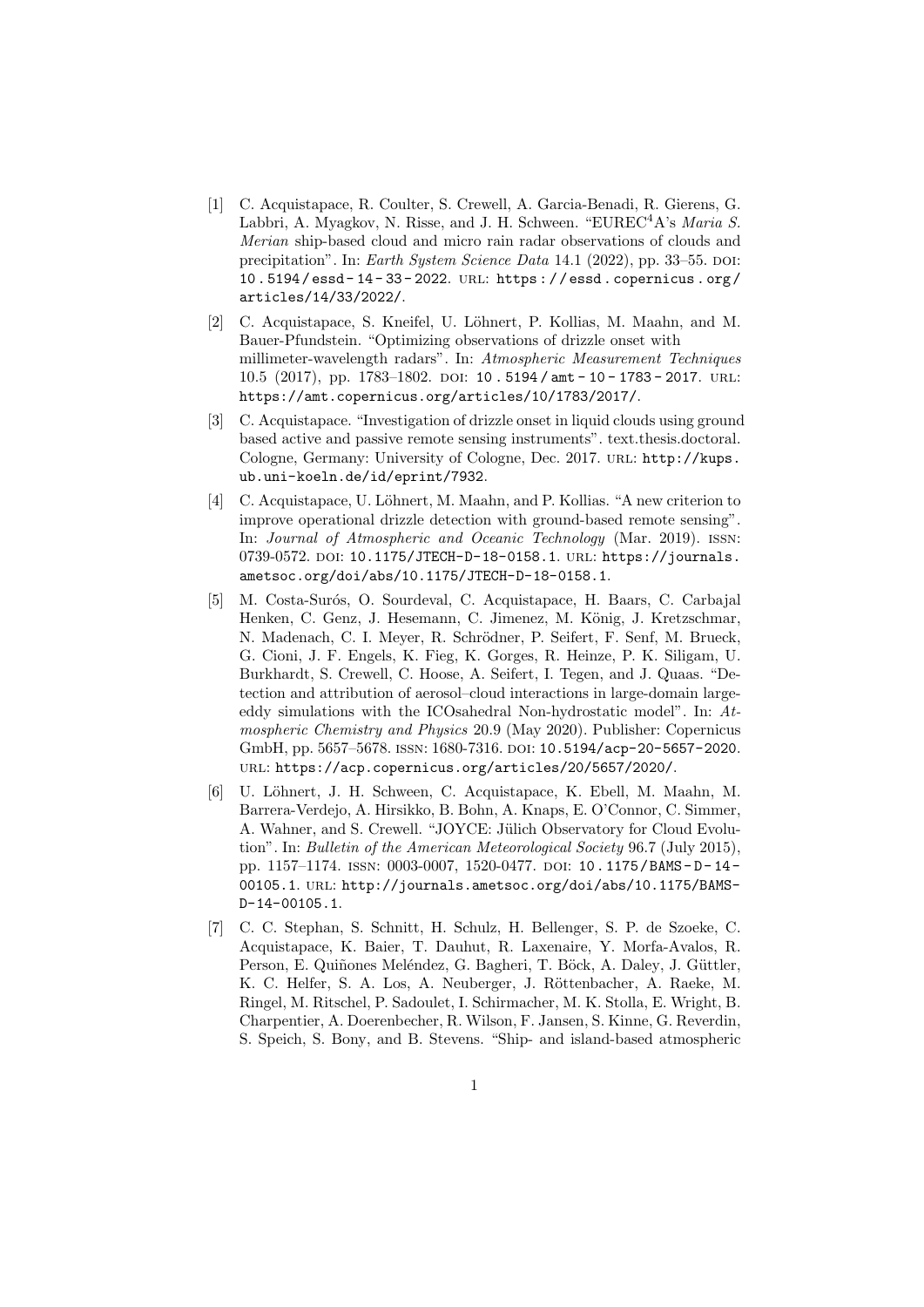soundings from the 2020 EUREC<sup>4</sup>A field campaign". In: Earth System Science Data 13.2 (Feb. 2021). Publisher: Copernicus GmbH, pp. 491– 514. ISSN: 1866-3508. DOI: 10.5194/essd-13-491-2021. URL: https: //essd.copernicus.org/articles/13/491/2021/.

- [8] B. Stevens, C. Acquistapace, A. Hansen, R. Heinze, C. Klinger, D. Klocke, H. Rybka, W. Schubotz, J. Windmiller, P. Adamidis, I. Arka, V. Barkalas, J. Biercamp, M. Brueck, S. Brune, S. A. Buehler, U. Burkhardt, G. Cioni, M. Costa-Surós, S. Crewell, T. CRüGER, H. Deneke, P. Friederichs, C. C. Henken, C. Hohenegger, M. Jacob, F. Jakub, N. Kalthoff, M. Kóhler, T. W. van Laar, P. LI, U. Löhnert, A. Macke, N. Madenach, B. Mayer, C. Nam. A. K. Naumann, K. Peters, S. Poll, J. Quaas, N. Rüber, N. Rochetin, L. Scheck, V. Schemann, S. Schnitt, A. Seifert, F. Senf, M. Shapkalijevski, C. Simmer, S. Singh, O. Sourdeval, D. Spickermann, J. Strandgren, O. Tessiot, N. Vercauteren, J. Vial, A. Voigt, and G. Zängl. "The Added Value of Large-eddy and Storm-resolving Models for Simulating Clouds and Precipitation". In: Journal of the Meteorological Society of Japan. Ser. II 98.2 (May 2020), pp. 395-435. DOI: 10.2151/jmsj.2020-021.
- [9] B. Stevens, S. Bony, D. Farrell, F. Ament, A. Blyth, C. Fairall, J. Karstensen, P. K. Quinn, S. Speich, C. Acquistapace, F. Aemisegger, A. L. Albright, H. Bellenger, E. Bodenschatz, K.-A. Caesar, R. Chewitt-Lucas, G. de Boer, J. Delanoë, L. Denby, F. Ewald, B. Fildier, M. Forde, G. George, S. Gross, M. Hagen, A. Hausold, K. J. Heywood, L. Hirsch, M. Jacob, F. Jansen, S. Kinne, D. Klocke, T. Kölling, H. Konow, M. Lothon, W. Mohr, A. K. Naumann, L. Nuijens, L. Olivier, R. Pincus, M. Pöhlker, G. Reverdin, G. Roberts, S. Schnitt, H. Schulz, A. P. Siebesma, C. C. Stephan, P. Sullivan, L. Touzé-Peiffer, J. Vial, R. Vogel, P. Zuidema, N. Alexander, L. Alves, S. Arixi, H. Asmath, G. Bagheri, K. Baier, A. Bailey, D. Baranowski, A. Baron, S. Barrau, P. A. Barrett, F. Batier, A. Behrendt, A. Bendinger, F. Beucher, S. Bigorre, E. Blades, P. Blossey, O. Bock, S. Böing, P. Bosser, D. Bourras, P. Bouruet-Aubertot, K. Bower, P. Branellec, H. Branger, M. Brennek, A. Brewer, P.-E. Brilouet, B. Brügmann, S. A. Buehler, E. Burke, R. Burton, R. Calmer, J.-C. Canonici, X. Carton, G. Cato Jr., J. A. Charles, P. Chazette, Y. Chen, M. T. Chilinski, T. Choularton, P. Chuang, S. Clarke, H. Coe, C. Cornet, P. Coutris, F. Couvreux, S. Crewell, T. Cronin, Z. Cui, Y. Cuypers, A. Daley, G. M. Damerell, T. Dauhut, H. Deneke, J.-P. Desbios, S. Dörner, S. Donner, V. Douet, K. Drushka, M. Dütsch, A. Ehrlich, K. Emanuel, A. Emmanouilidis, J.-C. Etienne, S. Etienne-Leblanc, G. Faure, G. Feingold, L. Ferrero, A. Fix, C. Flamant, P. J. Flatau, G. R. Foltz, L. Forster, I. Furtuna, A. Gadian, J. Galewsky, M. Gallagher, P. Gallimore, C. Gaston, C. Gentemann, N. Geyskens, A. Giez, J. Gollop, I. Gouirand, C. Gourbeyre, D. de Graaf, G. E. de Groot, R. Grosz, J. Güttler, M. Gutleben, K. Hall, G. Harris, K. C. Helfer, D. Henze, C. Herbert, B. Holanda, A. Ibanez-Landeta, J. Intrieri, S. Iyer, F. Julien, H. Kalesse, J. Kazil, A. Kellman, A. T. Kidane, U. Kirchner, M. Klingebiel, M. Körner, L. A. Kremper, J. Kretzschmar, O. Krüger, W.